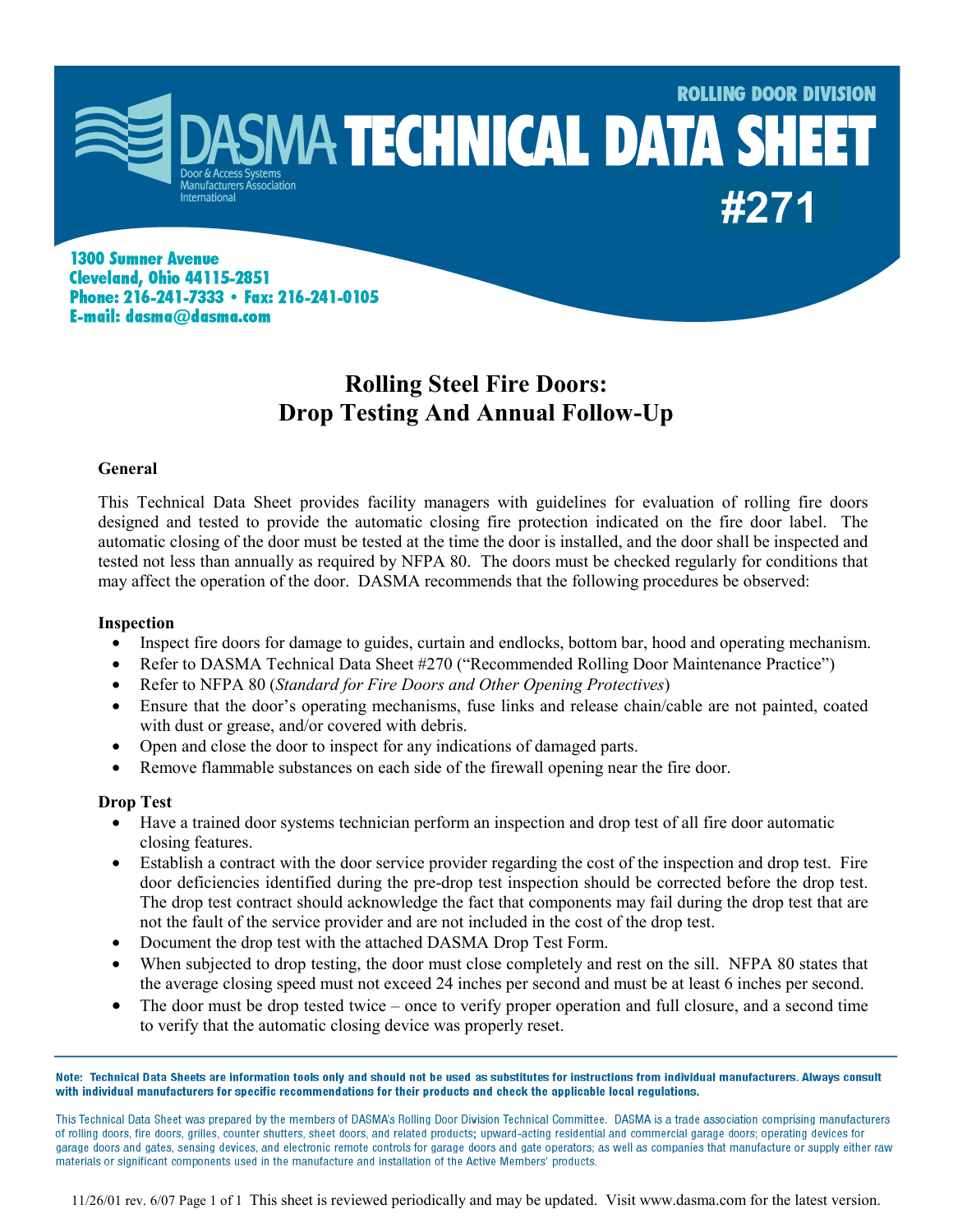## **DASMA ROLLING STEEL FIRE DOOR DROP TEST FORM**

### **General**

NFPA 80 and Model Codes require the inspection and testing of fire doors to demonstrate proper operation, full closure, and proper reset. Perform the visual inspection before the operational check, or before the drop tests of the fire door, in order to reduce the risk of failure during the drop tests. Use the form below to record the Visual, Operational, and Drop Test results. Check Pass or Fail in the boxes. See the Guidelines for additional information.

# **AWARNING**

Door could close rapidly and could result in death or serious injury. Perform drop test and reset per manufacturer's instructions.

The drop tests, reset, repairs and/or maintenance should be performed by a trained door system technician with complete knowledge of this type of fire door and the manufacturer's instructions. Repair parts must be obtained from the original door manufacturer. After repairs are completed, the door must be tested to assure proper door operation and automatic closing capability. The fire door must be in the fully open position before the drop test. Reset the door following the drop test and test again.

**Project: Company:**

**Phone: Address:**

**E-mail:**  $\blacksquare$ 

| <b>Door</b><br>Location | <b>Opening Size</b> |        | Door Mfr. | Door Mfr.<br>Serial No. | <b>Visual</b><br>Inspection |      | <b>Operational</b><br><b>Check</b> |      | <b>Drop</b><br>Test #1 |      | <b>Drop</b><br>Test #2 |      |
|-------------------------|---------------------|--------|-----------|-------------------------|-----------------------------|------|------------------------------------|------|------------------------|------|------------------------|------|
|                         | <b>Width</b>        | Height |           |                         | Pass                        | Fail | Pass                               | Fail | <b>Pass</b>            | Fail | Pass                   | Fail |
|                         |                     |        |           |                         |                             |      |                                    |      |                        |      |                        |      |
|                         |                     |        |           |                         |                             |      |                                    |      |                        |      |                        |      |
|                         |                     |        |           |                         |                             |      |                                    |      |                        |      |                        |      |
|                         |                     |        |           |                         |                             |      |                                    |      |                        |      |                        |      |

 $\bm{r} = \bm{r} - \bm{r}$  , where  $\bm{r} = \bm{r} - \bm{r}$  , where  $\bm{r} = \bm{r} - \bm{r}$  , where  $\bm{r} = \bm{r} - \bm{r}$ 

 $\bm{r} = \bm{r}_1 - \bm{r}_2 - \bm{r}_3$  , where  $\bm{r}_1 - \bm{r}_2 - \bm{r}_3$  ,  $\bm{r}_2 - \bm{r}_3$  ,  $\bm{r}_3 - \bm{r}_4$  ,  $\bm{r}_4 - \bm{r}_5$  ,  $\bm{r}_5 - \bm{r}_6$  ,  $\bm{r}_6 - \bm{r}_7$  ,  $\bm{r}_7 - \bm{r}_8$  ,  $\bm{r}_8 - \bm{r}_9$  ,  $\bm{r}_9 - \bm{r}_9$  ,  $\bm{r}_9 - \bm{r}_9$ 

 **Comments:** 

**\_\_\_\_\_\_\_\_\_\_\_\_\_\_\_\_\_\_\_\_\_\_\_\_\_\_\_\_\_\_\_\_\_\_\_\_\_\_\_\_\_\_\_\_\_\_\_\_\_\_\_\_\_\_\_\_\_\_\_\_\_\_\_\_\_\_\_\_\_\_\_\_\_\_\_\_\_\_\_\_\_\_\_\_\_\_\_\_\_ Tested By: \_\_\_\_\_\_\_\_\_\_\_\_\_\_\_\_\_\_\_\_\_\_\_\_\_\_\_\_\_\_\_ Witnessed By: \_\_\_\_\_\_\_\_\_\_\_\_\_\_\_\_\_\_\_\_\_\_\_\_\_\_\_ Company: \_\_\_\_\_\_\_\_\_\_\_\_\_\_\_\_\_\_\_\_\_\_\_\_\_\_\_\_\_\_\_ Representing: \_\_\_\_\_\_\_\_\_\_\_\_\_\_\_\_\_\_\_\_\_\_\_\_\_\_\_ Address: \_\_\_\_\_\_\_\_\_\_\_\_\_\_\_\_\_\_\_\_\_\_\_\_\_\_\_\_\_\_\_\_\_ Title: \_\_\_\_\_\_\_\_\_\_\_\_\_\_\_\_\_\_\_\_\_\_\_\_\_\_\_\_\_\_\_\_\_\_\_ Signature/Date: \_\_\_\_\_\_\_\_\_\_\_\_\_\_\_\_\_\_\_\_\_\_\_\_\_\_\_ Signature/Date: \_\_\_\_\_\_\_\_\_\_\_\_\_\_\_\_\_\_\_\_\_\_\_\_\_\_**